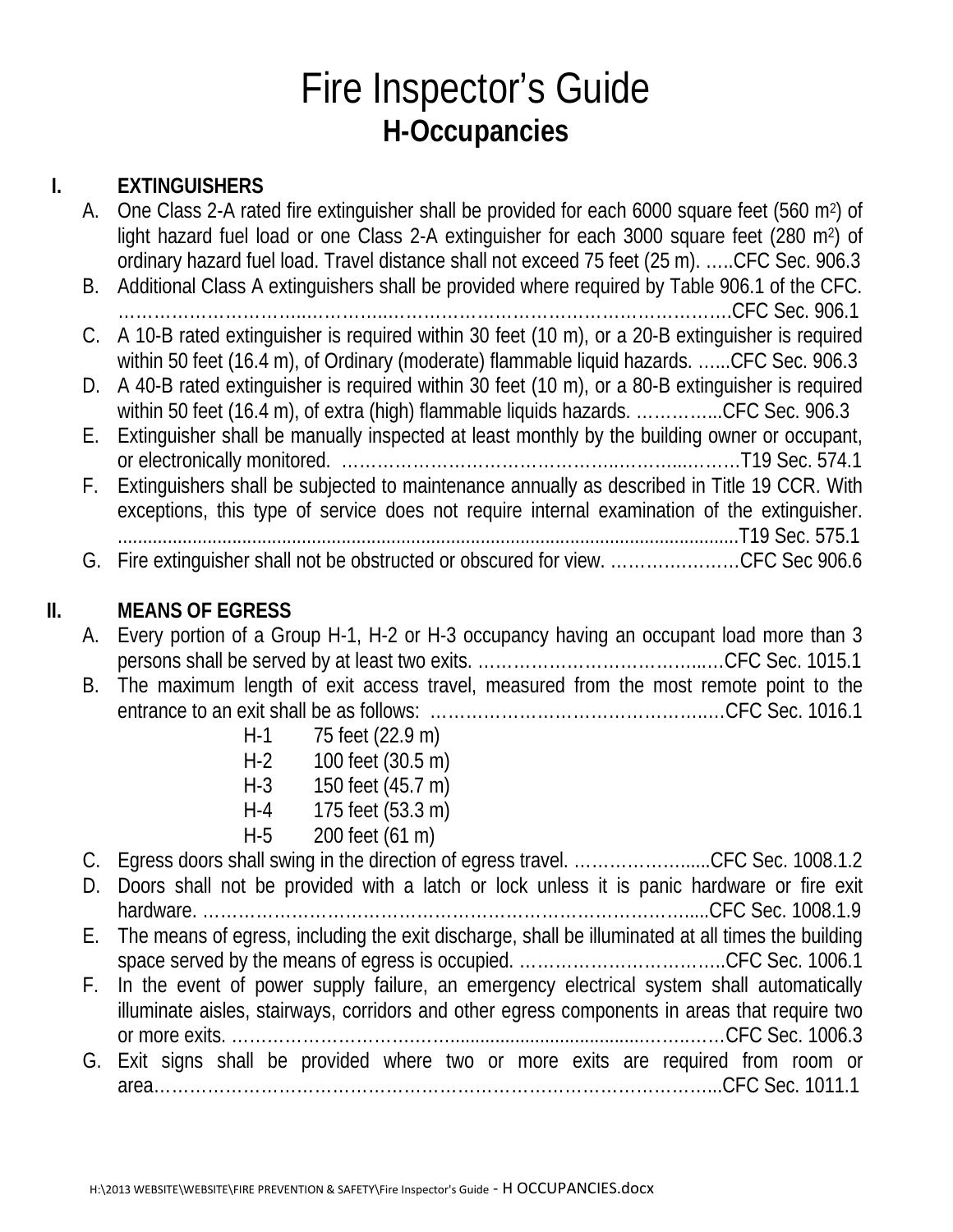### **MEANS OF EGRESS (CONTINUED)**

|    | H. Exit signs shall be internally or externally illuminated at all times; signs shall be connected to |
|----|-------------------------------------------------------------------------------------------------------|
|    | an emergency power system that provides illumination for not less than 90 minutes in case of          |
|    |                                                                                                       |
|    | 1. The common path of egress travel shall not exceed 25 feet in H-1, H-2 and H-2 occupancies          |
|    |                                                                                                       |
| J. | Manually operated flush bolts or surface bolts are not permitted. CFC Sec. 1008.1.8.4                 |
|    | K. Required exit accesses, exits or exit discharges shall be continuously maintained free from        |
|    | obstructions or impediments to full instant use in the case of fire or other                          |
|    |                                                                                                       |
|    | L. Corridors shall not be less than 44 inches (1120 mm) in width for required occupant capacity       |
|    | of 50 or more, and 36 inches (914 mm) for a required occupant capacity of less than                   |
|    |                                                                                                       |
|    | M. Corridors shall have a fire resistance rating of one hour. CFC Sec. 1017.1                         |
|    |                                                                                                       |

#### **III. HOUSEKEEPING**

| А.           | Storage of combustible materials in buildings shall be orderly, with storage separated from<br>heating devices by distance or shielding so that ignition cannot occurCFC Sec. 315.2 |
|--------------|-------------------------------------------------------------------------------------------------------------------------------------------------------------------------------------|
| В.           | Combustible waste containers larger than 40 gallons (0.15 m <sup>3</sup> ) shall be constructed of                                                                                  |
|              | noncombustible material or approved combustible material and provided with a lid.                                                                                                   |
|              |                                                                                                                                                                                     |
|              | C. Combustible waste containers larger than 1.5 cubic yards (1.15 m <sup>3</sup> ) shall not be stored in                                                                           |
|              | buildings or placed within 5 feet (1524 mm) of combustible walls, openings or combustible roof                                                                                      |
|              |                                                                                                                                                                                     |
| D.           | Smoking shall be prohibited where conditions are such as to make smoking a hazard, and in                                                                                           |
|              | spaces where flammable or combustible materials are stored or handled. CFC Sec. 310.2                                                                                               |
| E.,          | Smoking shall be prohibited in flammable vapor areas and hazardous materials storage rooms                                                                                          |
|              |                                                                                                                                                                                     |
| F.           | Materials susceptible to spontaneous ignition, such as oily rags, shall be stored in a listed                                                                                       |
|              |                                                                                                                                                                                     |
| G.           | Combustible material shall not be stored in boiler rooms, mechanical rooms or electrical                                                                                            |
|              |                                                                                                                                                                                     |
| H. .         | Storage shall be maintained 2 feet (610 mm) or more below the ceiling in nonsprinklered                                                                                             |
|              | areas of buildings or a minimum of 18 inches (457 mm) below sprinkler deflectors in                                                                                                 |
|              |                                                                                                                                                                                     |
| $\mathbf{L}$ | Storage of hazardous production materials in fabrication areas shall be within approved or                                                                                          |
|              | listed storage cabinets, gas cabinets or within a workstation. CFC Sec. 1804.2                                                                                                      |
|              |                                                                                                                                                                                     |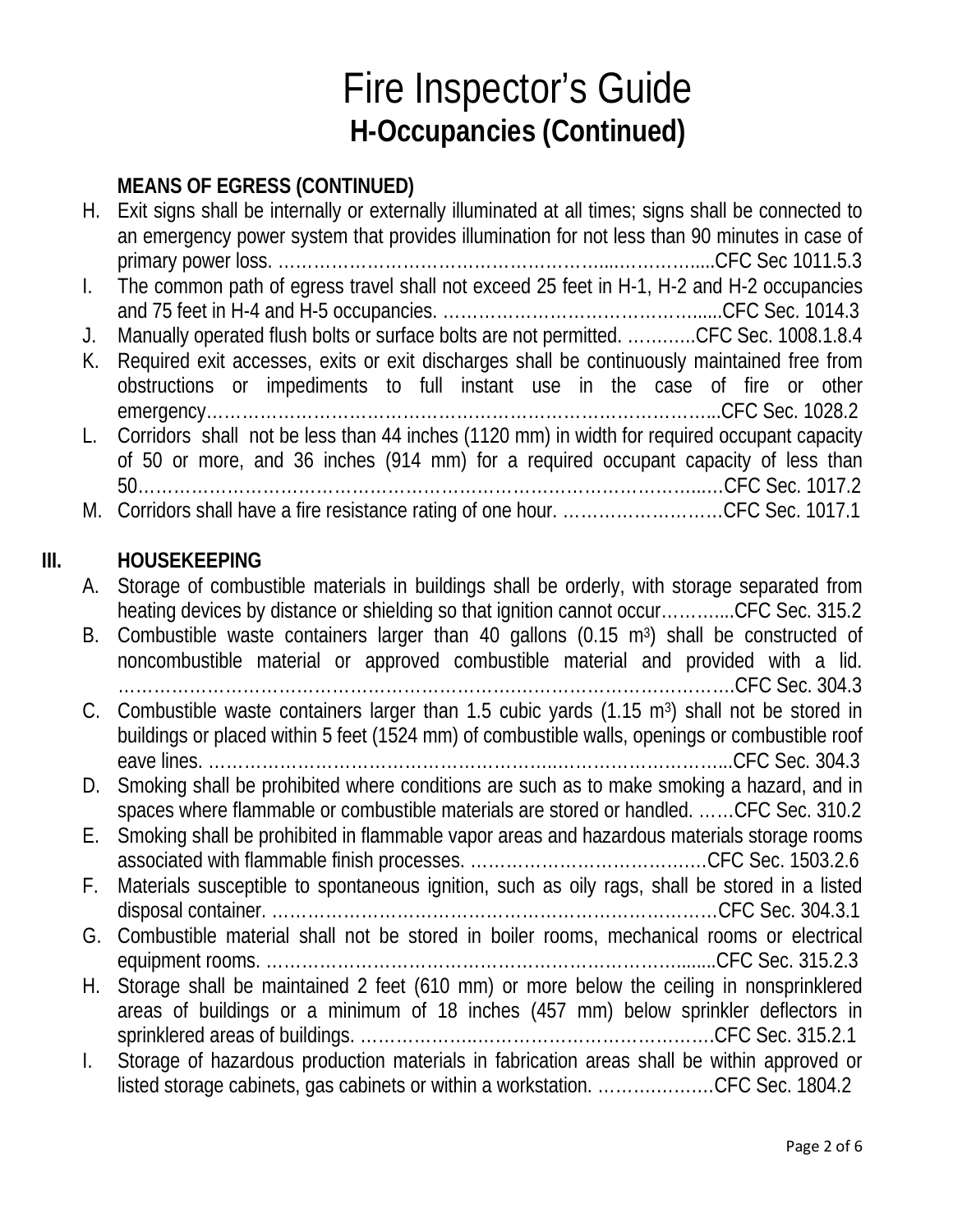#### **IV. ELECTRICAL**

| А. | Temporary wiring is allowed for a period not to exceed 90 days; such wiring is allowed for<br>longer periods for construction, remodeling or repair of buildings or equipment. CFC Sec.605.9                                                                             |
|----|--------------------------------------------------------------------------------------------------------------------------------------------------------------------------------------------------------------------------------------------------------------------------|
| В. | Extension cords and flexible cords shall not be used as a substitute for permanent wiring.                                                                                                                                                                               |
| C. | Multiplug adaptors, such as cube adaptors, unfused plug strips or other such devices not<br>complying with the California Electrical Code shall be prohibited. CFC Sec. 605.4                                                                                            |
| D. | Relocatable power taps shall be permitted if of the grounded type, equipped with overcurrent                                                                                                                                                                             |
| Е. | Relocatable power taps shall be directly connected to a permanently installed receptacle.                                                                                                                                                                                |
| F. | Appliance cords and extensions cords shall be maintained in good condition without splices,                                                                                                                                                                              |
| G. | Power taps and extension cords shall not be affixed to structures, extended through walls,<br>ceilings or floors, or under doors or floor coverings, nor subject to physical impact.                                                                                     |
| Н. | CFC Sec. 605.4.3<br>Electrical wiring in areas where flammable liquids are stored, handled, dispensed or mixed<br>shall comply with Class I electrical installations as described in Table 3403.1.1 of the Fire                                                          |
| I. | A working space of not less than 30 inches (762 mm) in width, 36 inches (914 mm) in depth<br>and 78 inches (1981 mm) in height shall be provided in front of electrical service equipment.<br>Storage is prohibited within the designated working space. CFC Sec. 605.3  |
| J. | Electrical equipment and devices within 5 feet (1.5 m) of workstations in which flammable or<br>pyrophoric gases or flammable liquids are used shall comply with the California Electrical                                                                               |
| К. | Electrical wiring and equipment in flammable vapor areas shall be of an explosion proof type<br>approved for use in such hazardous locations. Such areas shall be considered to be Class I,<br>Division 1 or Class II, Division 1 hazardous locations. CFC Sec. 1053.2.1 |

### **V. FLAMMABLE & COMBUSTIBLE LIQUIDS**

- A. An operational permit is required to conduct a spraying or dipping operation utilizing flammable or combustible liquids or the application of combustible powders…………………………………………………………………………….CFC Sec. 105.6.41 B. Spraying-finishing operations shall be conducted in a spray room, spray booth or limited spraying space approved for such use. ………………..…………………………CFC Sec. 1504.2
- C. Ventilation of spraying areas shall be provided such that the average air velocity over the open face of the booth shall not be less than 100 feet per minute (0.5 m/s). . CFC Sec. 1504.7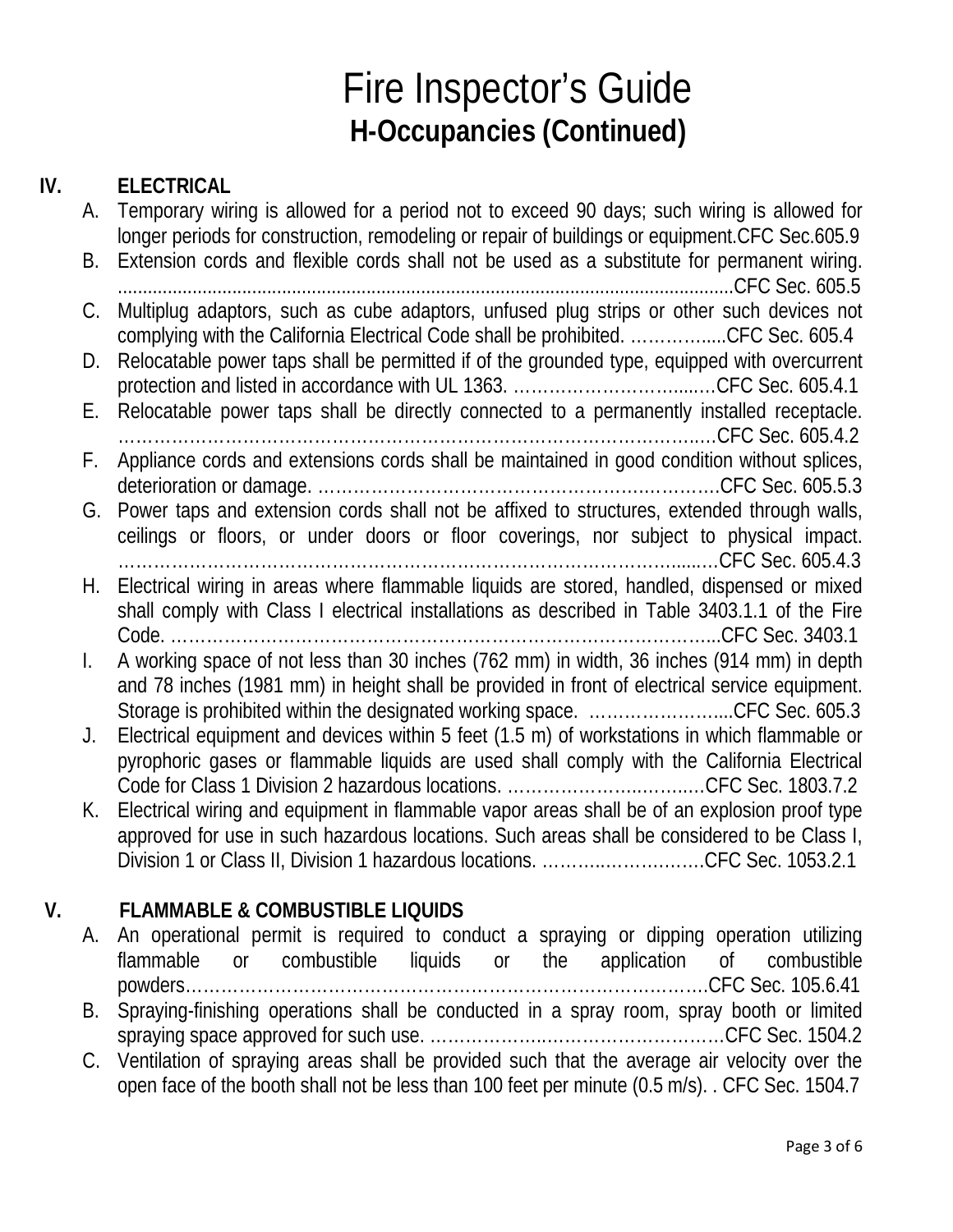#### **FLAMMABLE & COMBUSTIBLE LIQUIDS (CONTINUED)**

- D. An operational permit is required for the storage, handling or use of more than 5 gallons (19L) of flammable liquid indoors or 10 gallons (38 L) of flammable liquid outdoors. ………………………………………………………………………………………CFC Sec. 105.6.16 E. An operational permit is required for the storage, handling or use of more than 25 gallons (95L) of combustible liquid indoors or 60 gallons (227 L) of combustible liquid outdoors. ………………………………………………………………………………………CFC Sec. 105.6.16 F. Class IB, IC, II and III liquids may be transferred by gravity through a self-closing or automaticclosing valve, provided spill control and secondary containment are used..CFC Sec. 3405.2.4
- G. Class I, Class II and Class IIIA liquids shall be transferred by pumps or pressured systems described in Sections 3405.2 and 3405.3 of the California Fire Code.CFC Sec 3405.2–3405.3
- H. Containers having capacity less than a 30 gallon (120L) shall not be stacked more than 3 feet (914 mm) or two containers high, whichever is greater, unless stacked on fixed shelving. ……………………………………………………………………………………... CFC Sec. 3404.3.5

#### **VI. MISCELLANEOUS**

- A. An automatic sprinkler system shall be installed in Group H occupancies. …CFC Sec. 903.2.4
- B. An operational permit is required store, handle or use hazardous production materials. ……………………………………………………………………………………...CFC Sec. 105.6.2.1 C. An approved fire safety and evacuation plan shall be prepared and maintained for Group H occupancies. ………………………………………………………………………….CFC Sec. 404.2
- D. Smoking shall be prohibited and "No Smoking" signs provided in rooms or areas as follows:
	- 1. In rooms or areas where hazardous materials are stored or used in amounts requiring a Fire Code permit
	- 2. Within 25 feet (7.6m) of outdoor storage, dispensing or open use areas
	- 3. In areas within facilities that have been designated totally "no smoking" shall have "No smoking" signs placed at all entrances to the facility or area
	- 4. In rooms or areas where flammable or combustible hazardous materials are stored or used. ………………………………………………………………………... CFC Sec. 2703.7
- E. A manual fire alarm system shall be provided installed in Group H-5 occupancies and in occupancies used for the manufacture of organics coatings. …………………CFC Sec. 907.2.5
- F. A continuous gas detection system shall be provided for HPM gases when the physiological warning properties of the gas are at a higher level that the accepted permissible exposure limit (PEL) for the gas and for flammable gases. ……………………………………….…CFC 1803.13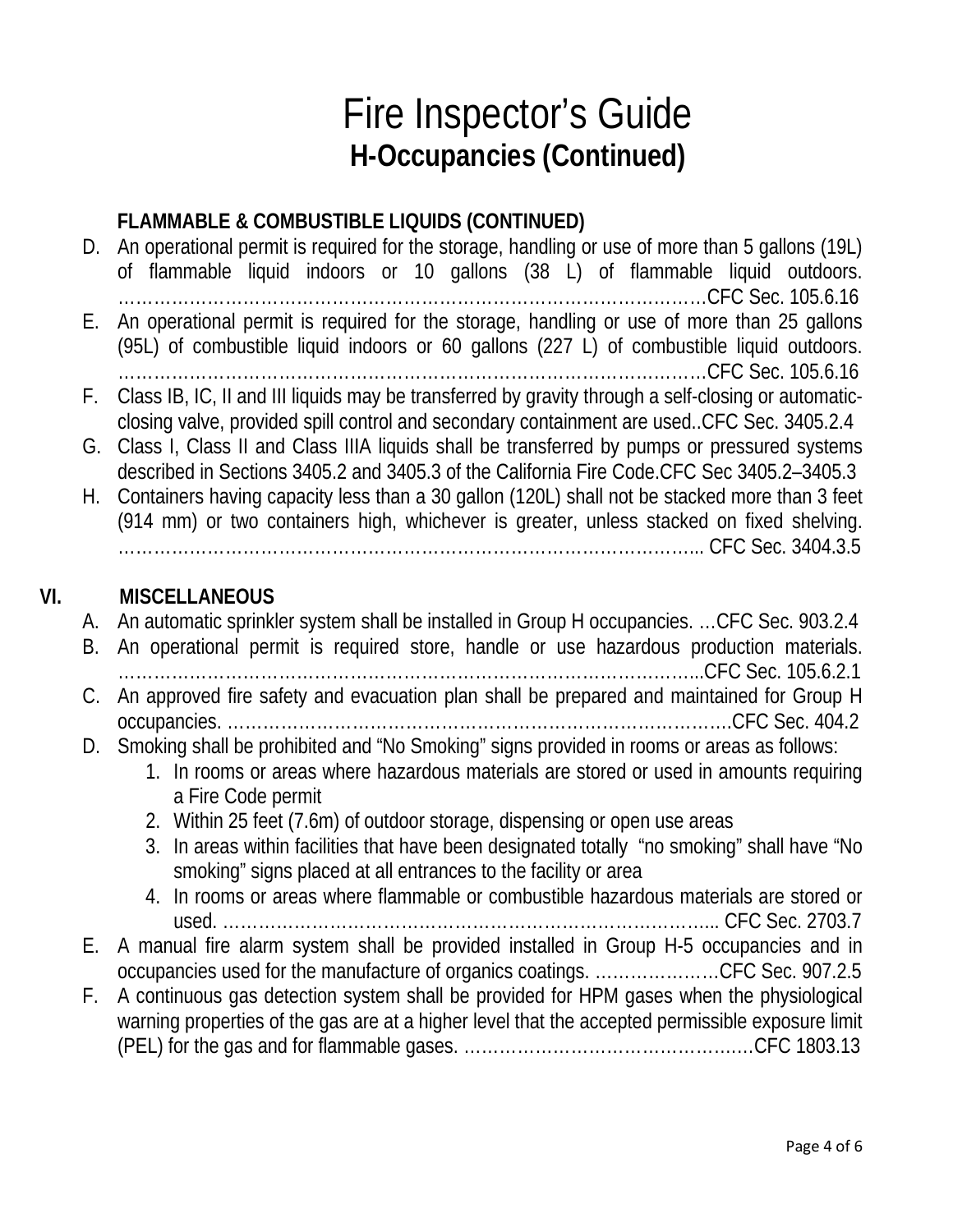### **MISCELLANEOUS (CONTINUED)**

| G.<br>H.       | <u> CLLL, wylodd (COMINIOL</u><br>An emergency control station shall be provided on the premises at an approved location<br>outside of semiconductor fabrication areas, and shall be continuously staffed by trained<br>and detection systems from, in part: sprinkler systems manual fire alarm systems emergency<br>alarm systems gas-detection systems smoke detection systems emergency power systems. |
|----------------|------------------------------------------------------------------------------------------------------------------------------------------------------------------------------------------------------------------------------------------------------------------------------------------------------------------------------------------------------------------------------------------------------------|
| $\mathbf{I}$ . | Storage of hazardous production material in fabrication areas shall be within storage cabinets,                                                                                                                                                                                                                                                                                                            |
|                |                                                                                                                                                                                                                                                                                                                                                                                                            |
| J.             | An emergency alarm system shall be provided in service corridors, exit access corridors, exit<br>enclosures, liquid storage rooms, HPM rooms and gas rooms of semiconductor fabrication                                                                                                                                                                                                                    |
| K.             | Training shall be provided to employees during new employee orientation and at least<br>annually thereafter; training shall involve fire prevention, evacuation training and fire safety                                                                                                                                                                                                                   |
| L.             | In addition to the requirement at (K) above, an on-site emergency response team shall be<br>designated and an emergency drill shall be conducted not less than once every 3 months in                                                                                                                                                                                                                      |
| M.             | An approved fire safety and evacuation plan shall be prepared and maintained for H                                                                                                                                                                                                                                                                                                                         |
| N.             | Material Safety Data Sheets shall be either readily available on the premises for materials<br>regulated by the hazardous materials chapter of the California Fire Code. CFC Sec. 2703.4                                                                                                                                                                                                                   |
| O.             | Fire alarm systems shall be tested and maintained in working condition in accordance with                                                                                                                                                                                                                                                                                                                  |
| $P_{\cdot}$    | Fire sprinkler and standpipe systems shall be inspected, tested and maintained in accordance                                                                                                                                                                                                                                                                                                               |
| Q.             | An approved fire apparatus access road not less than 20 feet (6.6 m) wide shall be provided<br>for access to within 150 feet (49 m) of all portions of the building. CFC Sec. 503.1.1                                                                                                                                                                                                                      |
| R.             | Fire access roads shall not be obstructed in any manner, including the parking of vehicles.                                                                                                                                                                                                                                                                                                                |
| S.             | Posts, fences, vehicles, trash, storage or other materials shall not be placed or kept near fire<br>hydrants in a manner that would prevent such hydrants from being immediately discernible.                                                                                                                                                                                                              |
| T.             | New and existing buildings shall have approved address numbers or building numbers placed<br>in a position to be plainly legible from the street or road fronting the property.                                                                                                                                                                                                                            |